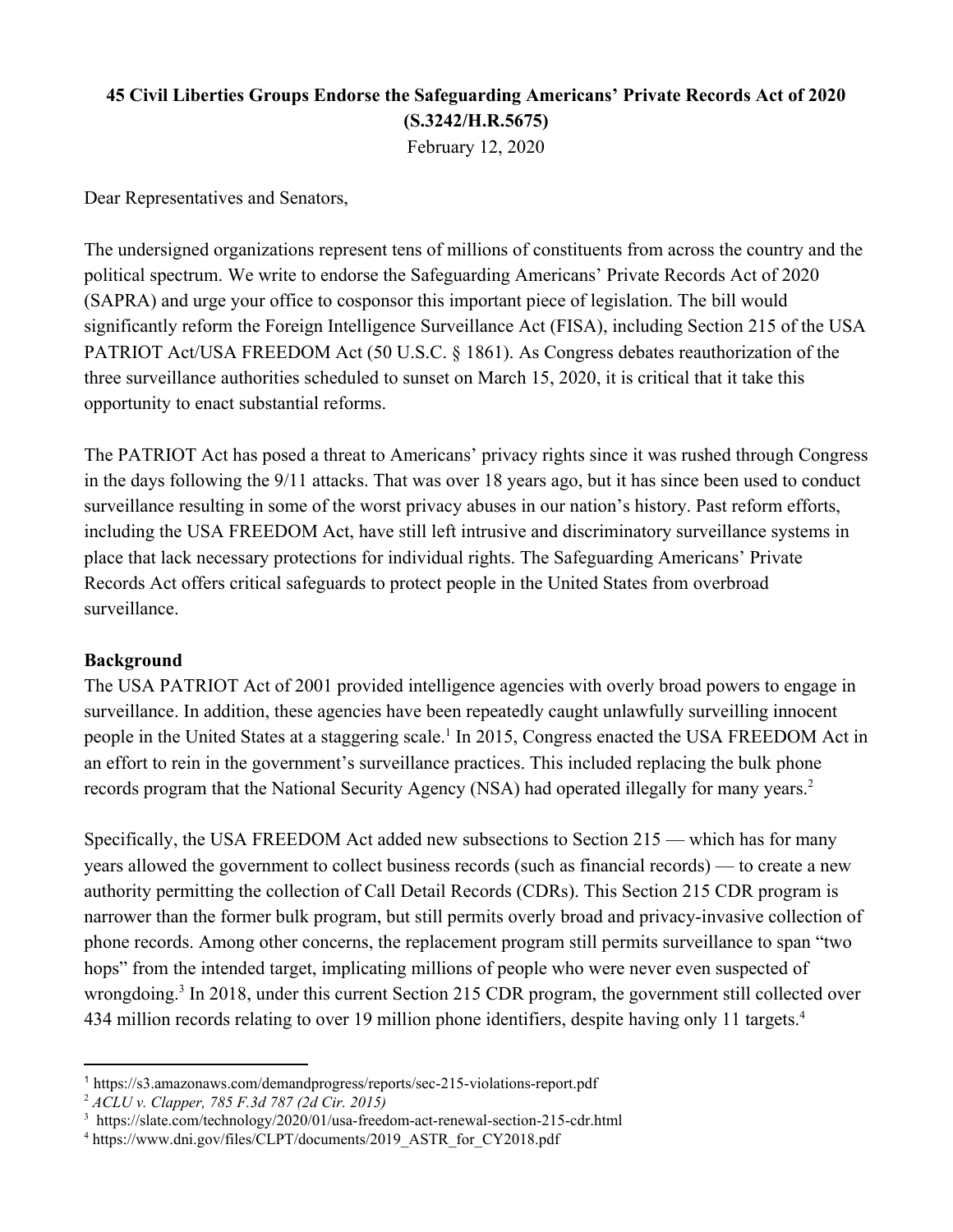The government recently shuttered the CDR program due to admittedly unlawful over-collection of records,<sup>5</sup> however its statutory authority remains in place.<sup>6</sup> Like its predecessors, the Section 215 CDR program was never shown to offer meaningful intelligence value and was repeatedly misused.<sup>7</sup> SAPRA would eliminate this dangerous authority for good.

Problems with FISA are not exclusive to the CDR program. Late last year, the FISA Court found stunning misuses of Section 702, reflecting "fundamental misunderstandings" about the lawful use of that authority.<sup>8</sup> And the recently released Department of Justice Inspector General's report found significant problems in both the FISA application process and the supervision of that process, including a previously unknown instance of an FBI lawyer altering an email in a way that made further surveillance of Carter Page more likely.<sup>9</sup> The instances of abuse uncovered are all the more worrisome given that the Page investigation was certain to be among the most closely scrutinized in modern history.

## **The Safeguarding Americans' Private Records Act would put in place critical safeguards to improve FISA and protect privacy rights**

The Safeguarding Americans' Private Records Act would take the critical first step of repealing the statutory authority for the shuttered Section 215 CDR Program, which is a necessary but not alone sufficient reform to include in any reauthorization bill.<sup>10</sup> This legislation has earned our support, and deserves yours, because that repeal is packaged with other reforms that significantly amend traditional Section 215 orders and other intelligence collection laws to:

- Protect sensitive location information with a warrant standard, clarifying that the Constitutional standards established by the Supreme Court's decision in *Carpenter v. United States* also apply in the FISA context;
- Protect internet browsing and search history with a warrant standard;
- Ensure Section 215 cannot be used to warrantlessly acquire information that would require a warrant in the criminal context;
- Require Section 215 be used only for records that directly or indirectly relate to an agent of a foreign power or suspected agent of a foreign power;
- Require the government to demonstrate to the FISA Court that there are reasonable grounds for gagging the recipient of a Section 215 order;
- Prohibit the indefinite retention of irrelevant records;
- Permit the FISA Court to review the government's compliance with minimization procedures, which govern the retention and dissemination of collected information and are critical to the privacy of people in the United States;

<sup>5</sup> https://www.nsa.gov/news-features/press-room/Article/1618691/nsa-reports-data-deletion/

<sup>6</sup> https://www.nytimes.com/2019/03/04/us/politics/nsa-phone-records-program-shut-down.html

<sup>7</sup> https://www.nytimes.com/2019/07/30/us/politics/nsa-call-data-program.html

<sup>8</sup> https://www.intelligence.gov/assets/documents/702%20Documents/declassified/2018\_Cert\_FISC\_Opin\_18Oct18.pdf

<sup>9</sup> https://www.nytimes.com/2019/12/09/us/politics/horowitz-ig-report.html

<sup>&</sup>lt;sup>10</sup> https://s3.amazonaws.com/demandprogress/letters/2019-08-14 Civil Society letter to HJC on CDR Program.pdf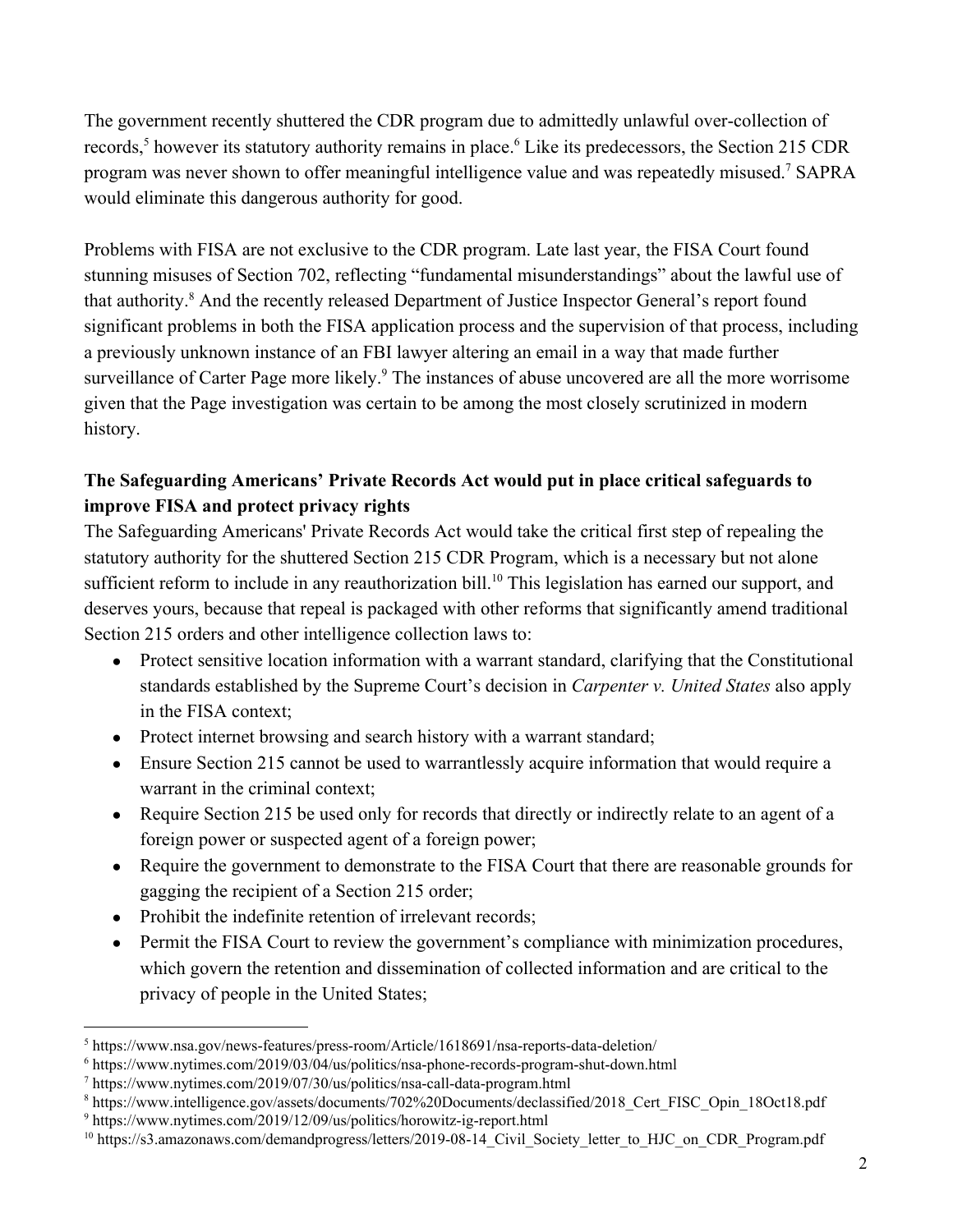- Strengthen the government's transparency obligations, including around how many people in the United States are surveilled under Section 215, how many people in the United States are spied on pursuant to Section 702 through the "backdoor search loophole," and how many warrants are obtained using Section 215 information;
- Limit the use of Section 215 information in court to cases involving national security;
- Provide notice to defendants against whom the government seeks to use Section 215 information and prohibit the laundering of evidence through "parallel construction";
- Investigate the use of First Amendment-protected activities, race, ethnicity, national origin, and religious affiliation in Section 215 applications;
- Strengthen the Privacy and Civil Liberties Oversight Board;
- Reform the FISA Court by increasing oversight of proceedings and decisions, including by strengthening the amicus curiae role and increasing transparency;
- Establish sunsets for four National Security Letter authorities that permit collection of information on a very low standard; and
- Establish FISA as the exclusive means for the collection of Americans' communications records from United States providers for intelligence purposes to ensure intelligence agencies do not circumvent the privacy protections in FISA.

Despite this robust set of reforms, the Safeguarding Americans' Private Records Act does not fix a number of other problems with FISA. It does not, for instance, prohibit "backdoor searches" under Section 702, a loophole that poses a dangerous threat to Americans' privacy by allowing the government to search through communications collected under Section 702 of FISA seeking information about Americans without a warrant. Further, it reauthorizes the so-called "lone wolf" authority, which has never been used and should be repealed just like the Section 215 CDR program. However, while the Safeguarding Americans' Private Records Act does not address every long-standing privacy concern within FISA, it nonetheless provides substantial reform, and we urge your support.

Absent major reforms, such as those contained in the Safeguarding Americans' Private Records Act, Congress should not reauthorize Section 215, or either the roving wiretap or lone wolf authorities.

## Sincerely,

Access Now Action Corps Arab American Institute Asian American Federal Employees for Nondiscrimination (AAFEN) Beyond the Bomb Center for Democracy & Technology Color Of Change Committee of Concerned Scientists

Common Cause Constitutional Alliance Council on American-Islamic Relations (CAIR) Defending Rights & Dissent Demand Progress Democracy for America Due Process Institute Electronic Privacy Information Center Fight for the Future